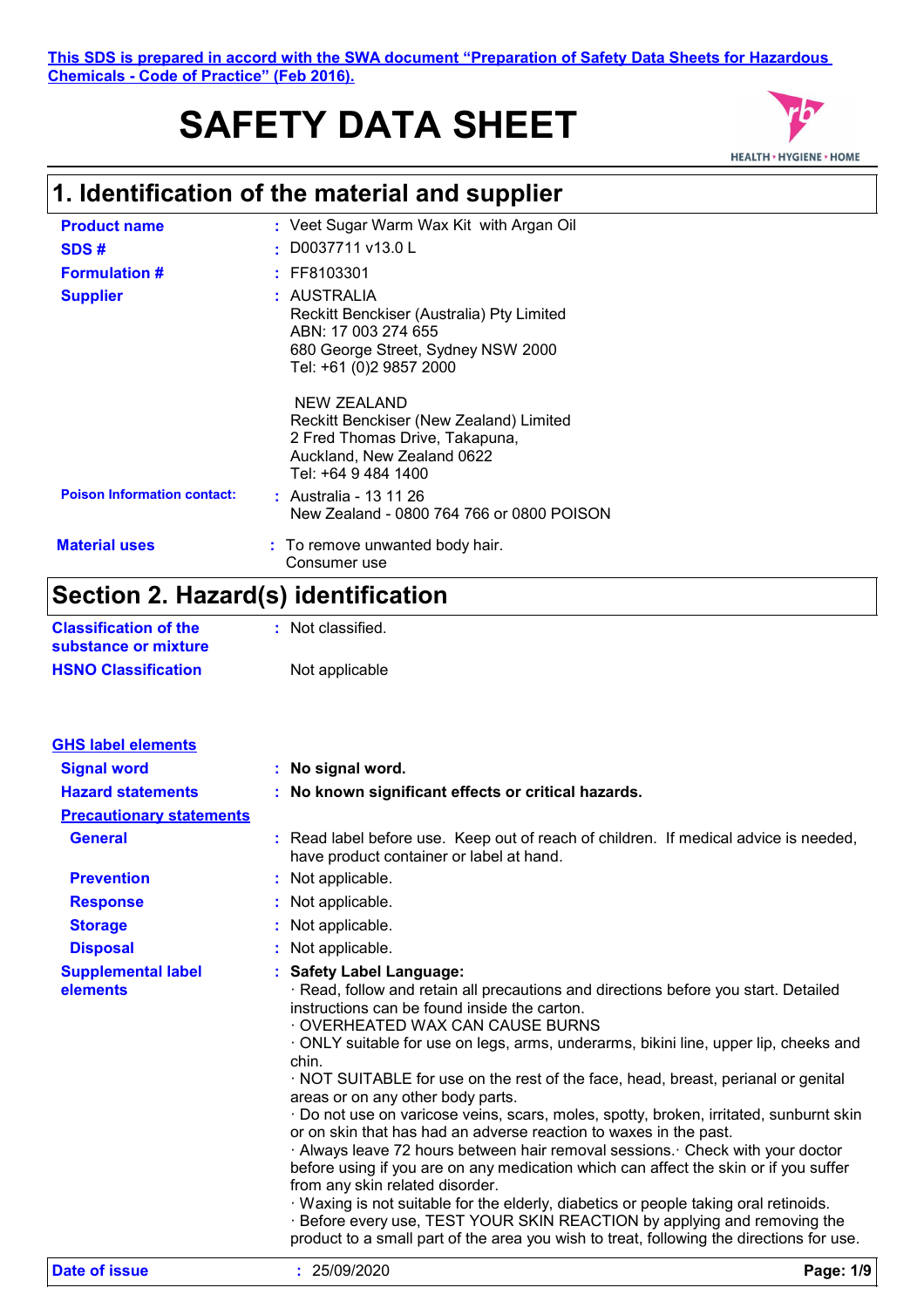### **Section 2. Hazard(s) identification**

|                                                                             | If after 24 hours there is no adverse reactions, continue to use.<br>If you experience any smarting/tingling during use, remove the product<br>immediately, rinse thoroughly with cold water. If discomfort persists, seek medical<br>advice.<br>· Skin may be more sensitive for a short time after use, so avoid scratching.<br>After use we recommend waiting 24 hours before using anti-perspirant, any<br>perfumed product, using artificial tanning equipment, swimming or sunbathing.<br>$\cdot$ KEEP OUT OF REACH OF CHILDREN.<br>· In case of ingestion, seek medical advance immediately and show outer pack.<br>AVOID CONTACT WITH EYES. In case of contact with eyes, rinse immediately<br>with plenty of water and seek medical advice. |
|-----------------------------------------------------------------------------|------------------------------------------------------------------------------------------------------------------------------------------------------------------------------------------------------------------------------------------------------------------------------------------------------------------------------------------------------------------------------------------------------------------------------------------------------------------------------------------------------------------------------------------------------------------------------------------------------------------------------------------------------------------------------------------------------------------------------------------------------|
| <b>Additional information</b>                                               | : No known significant effects or critical hazards.                                                                                                                                                                                                                                                                                                                                                                                                                                                                                                                                                                                                                                                                                                  |
| <b>Recommendations</b>                                                      | : No known significant effects or critical hazards.                                                                                                                                                                                                                                                                                                                                                                                                                                                                                                                                                                                                                                                                                                  |
| <b>Recommendations</b>                                                      | : No known significant effects or critical hazards.                                                                                                                                                                                                                                                                                                                                                                                                                                                                                                                                                                                                                                                                                                  |
| <b>Other hazards which do not : None known.</b><br>result in classification |                                                                                                                                                                                                                                                                                                                                                                                                                                                                                                                                                                                                                                                                                                                                                      |

### **Section 3. Composition and ingredient information**

**Substance/mixture :**

Mixture

| Ingredient name | $%$ (w/w)  | <b>CAS number</b> |
|-----------------|------------|-------------------|
| sucrose         | I≥75 - ≤90 | $57 - 50 - 1$     |
| Citric acid     | ו≥ ≥       | 77-92-9           |

 **Other Non-hazardous ingredients to 100%**

**Occupational exposure limits, if available, are listed in Section 8.**

### **Section 4. First aid measures**

#### : Wash out mouth with water. Remove victim to fresh air and keep at rest in a position comfortable for breathing. If material has been swallowed and the exposed person is conscious, give small quantities of water to drink. Do not induce vomiting unless directed to do so by medical personnel. Get medical attention if symptoms occur. **:** Immediately flush eyes with plenty of water, occasionally lifting the upper and lower eyelids. Check for and remove any contact lenses. Get medical attention if irritation occurs. Flush contaminated skin with plenty of water. Remove contaminated clothing and **:** shoes. Get medical attention if symptoms occur. Remove victim to fresh air and keep at rest in a position comfortable for breathing. **:** Get medical attention if symptoms occur. **Eye contact Skin contact Inhalation Ingestion : Description of necessary first aid measures**

| Most important symptoms/effects, acute and delayed |                                                         |           |  |
|----------------------------------------------------|---------------------------------------------------------|-----------|--|
| <b>Potential acute health effects</b>              |                                                         |           |  |
| <b>Eye contact</b>                                 | May cause eye irritation upon direct contact with eyes. |           |  |
| <b>Inhalation</b>                                  | : No known significant effects or critical hazards.     |           |  |
| <b>Skin contact</b>                                | : No known significant effects or critical hazards.     |           |  |
| <b>Ingestion</b>                                   | : No known significant effects or critical hazards.     |           |  |
| <b>Over-exposure signs/symptoms</b>                |                                                         |           |  |
| <b>Eye contact</b>                                 | : No specific data.                                     |           |  |
| <b>Inhalation</b>                                  | : No specific data.                                     |           |  |
| Date of issue                                      | 25/09/2020                                              | Page: 2/9 |  |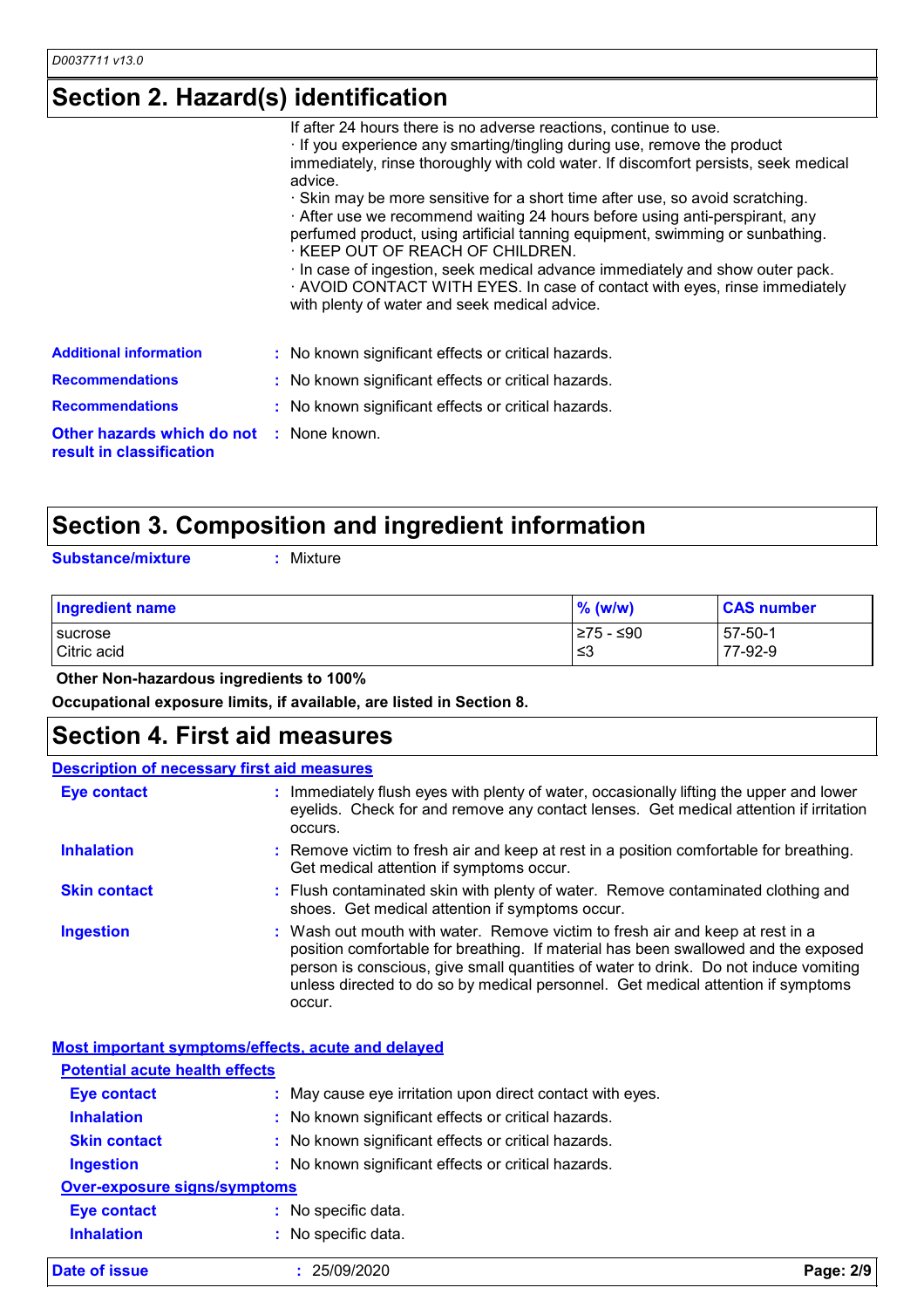# **Section 4. First aid measures**

| <b>Skin contact</b>               | : No specific data.                                                                                                            |
|-----------------------------------|--------------------------------------------------------------------------------------------------------------------------------|
| <b>Ingestion</b>                  | : No specific data.                                                                                                            |
|                                   |                                                                                                                                |
|                                   | <b>Indication of immediate medical attention and special treatment needed, if necessary</b>                                    |
| <b>Notes to physician</b>         | : Treat symptomatically. Contact poison treatment specialist immediately if large<br>quantities have been ingested or inhaled. |
| <b>Specific treatments</b>        | : No specific treatment.                                                                                                       |
| <b>Protection of first-aiders</b> | : No action shall be taken involving any personal risk or without suitable training.                                           |

**See toxicological information (Section 11)**

### **Section 5. Fire-fighting measures**

#### **Extinguishing media**

| <u> Auni, als mill, mistin</u>                         |                                                                                                                                                                                                     |
|--------------------------------------------------------|-----------------------------------------------------------------------------------------------------------------------------------------------------------------------------------------------------|
| <b>Suitable extinguishing</b><br>media                 | : Use an extinguishing agent suitable for the surrounding fire.                                                                                                                                     |
| <b>Unsuitable extinguishing</b><br>media               | : None known.                                                                                                                                                                                       |
| <b>Specific hazards arising</b><br>from the chemical   | : No specific fire or explosion hazard.                                                                                                                                                             |
| <b>Hazardous thermal</b><br>decomposition products     | : No specific data.                                                                                                                                                                                 |
| <b>Special protective actions</b><br>for fire-fighters | : Promptly isolate the scene by removing all persons from the vicinity of the incident if<br>there is a fire. No action shall be taken involving any personal risk or without<br>suitable training. |
| <b>Special protective actions</b><br>for fire-fighters | : Fire-fighters should wear appropriate protective equipment and self-contained<br>breathing apparatus (SCBA) with a full face-piece operated in positive pressure<br>mode.                         |

# **Section 6. Accidental release measures**

|                                                              | Personal precautions, protective equipment and emergency procedures                                                                                                                                                                                                                                                                                 |           |
|--------------------------------------------------------------|-----------------------------------------------------------------------------------------------------------------------------------------------------------------------------------------------------------------------------------------------------------------------------------------------------------------------------------------------------|-----------|
| For non-emergency<br>personnel                               | : No action shall be taken involving any personal risk or without suitable training.<br>Evacuate surrounding areas. Keep unnecessary and unprotected personnel from<br>entering. Do not touch or walk through spilled material. Put on appropriate<br>personal protective equipment.                                                                |           |
|                                                              | For emergency responders : If specialized clothing is required to deal with the spillage, take note of any<br>information in Section 8 on suitable and unsuitable materials. See also the<br>information in "For non-emergency personnel".                                                                                                          |           |
| <b>Environmental precautions</b>                             | : Avoid dispersal of spilled material and runoff and contact with soil, waterways,<br>drains and sewers. Inform the relevant authorities if the product has caused<br>environmental pollution (sewers, waterways, soil or air).                                                                                                                     |           |
| <b>Methods and materials for containment and cleaning up</b> |                                                                                                                                                                                                                                                                                                                                                     |           |
| <b>Small spill</b>                                           | : Move containers from spill area. Vacuum or sweep up material and place in a<br>designated, labeled waste container. Dispose of via a licensed waste disposal<br>contractor.                                                                                                                                                                       |           |
| <b>Large spill</b>                                           | : Move containers from spill area. Prevent entry into sewers, water courses,<br>basements or confined areas. Vacuum or sweep up material and place in a<br>designated, labeled waste container. Dispose of via a licensed waste disposal<br>contractor. Note: see Section 1 for emergency contact information and Section 13<br>for waste disposal. |           |
| <b>Date of issue</b>                                         | : 25/09/2020                                                                                                                                                                                                                                                                                                                                        | Page: 3/9 |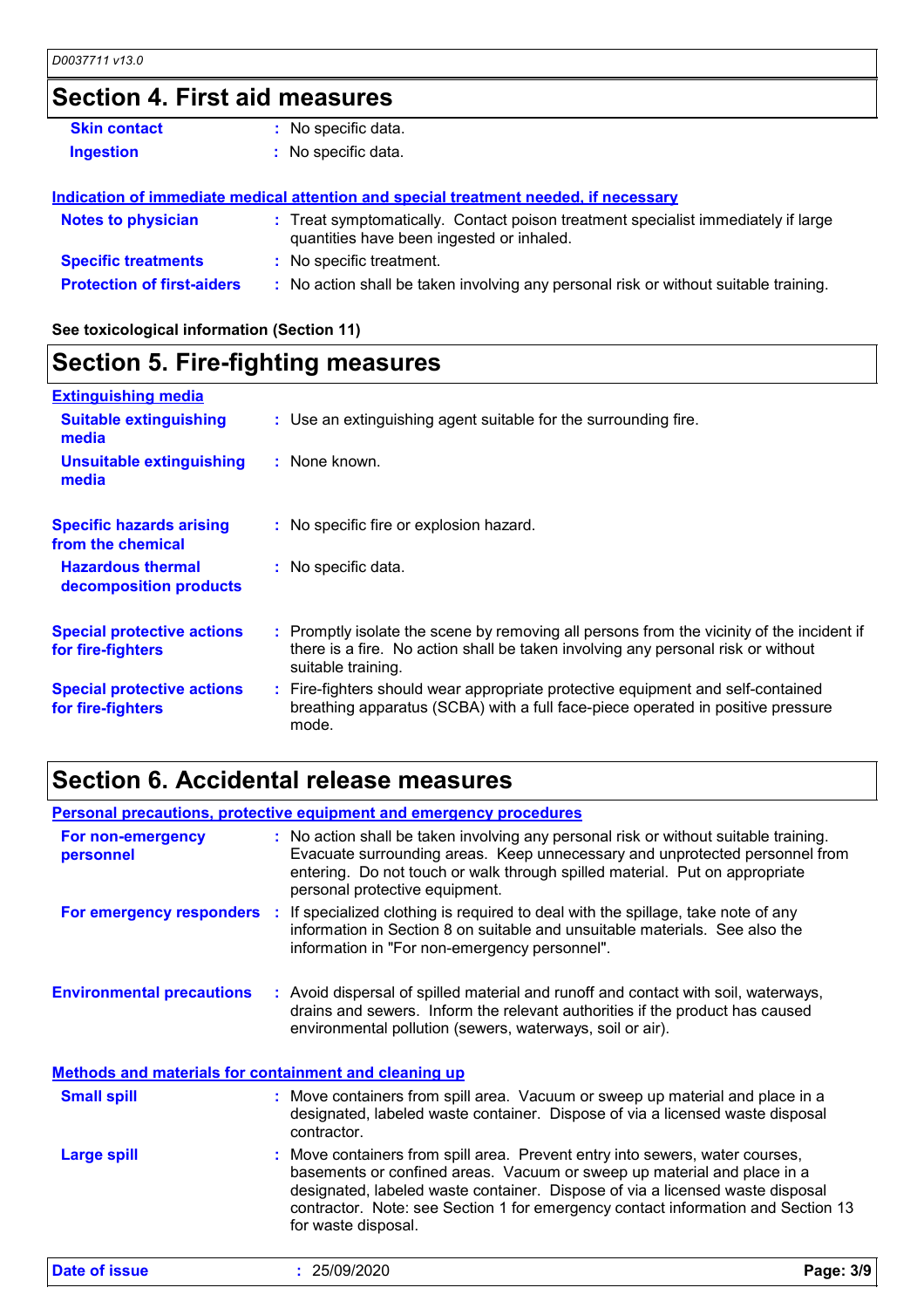# **Section 6. Accidental release measures**

**See Section 1 for emergency contact information.**

**See Section 8 for information on appropriate personal protective equipment.**

**See Section 13 for additional waste treatment information.**

## **Section 7. Handling and storage**

**Precautions for safe handling**

| <b>Protective measures</b>                                                       | : Put on appropriate personal protective equipment (see Section 8).                                                                                                                                                                                                                                                                                                                                                                                                                                                                                                                                                                                                         |
|----------------------------------------------------------------------------------|-----------------------------------------------------------------------------------------------------------------------------------------------------------------------------------------------------------------------------------------------------------------------------------------------------------------------------------------------------------------------------------------------------------------------------------------------------------------------------------------------------------------------------------------------------------------------------------------------------------------------------------------------------------------------------|
| <b>Advice on general</b><br>occupational hygiene                                 | : Eating, drinking and smoking should be prohibited in areas where this material is<br>handled, stored and processed. Workers should wash hands and face before<br>eating, drinking and smoking. Remove contaminated clothing and protective<br>equipment before entering eating areas. See also Section 8 for additional<br>information on hygiene measures.                                                                                                                                                                                                                                                                                                               |
| <b>Conditions for safe storage,</b><br>including any<br><b>incompatibilities</b> | : Store between the following temperatures: 5 to $25^{\circ}$ C (41 to $77^{\circ}$ F). Store in<br>accordance with local regulations. Store in original container protected from direct<br>sunlight in a dry, cool and well-ventilated area, away from incompatible materials<br>(see Section 10) and food and drink. Keep container tightly closed and sealed until<br>ready for use. Containers that have been opened must be carefully resealed and<br>kept upright to prevent leakage. Do not store in unlabeled containers. Use<br>appropriate containment to avoid environmental contamination. See Section 10 for<br>incompatible materials before handling or use. |

### **Section 8. Exposure controls and personal protection**

#### **Control parameters**

#### **Australia**

#### **Occupational exposure limits**

| <b>Ingredient name</b> | <b>Exposure limits</b>                                                                                                                                                                         |
|------------------------|------------------------------------------------------------------------------------------------------------------------------------------------------------------------------------------------|
| <b>I</b> sucrose       | Safe Work Australia (Australia, 4/2018).<br>TWA: 10 mg/m <sup>3</sup> 8 hours.                                                                                                                 |
| Citric acid            | DFG MAC-values list (Germany, 7/2017).<br>PEAK: 4 mg/m <sup>3</sup> , 4 times per shift, 15 minutes. Form:<br>inhalable fraction<br>TWA: 2 mg/m <sup>3</sup> 8 hours. Form: inhalable fraction |

#### **New Zealand**

**Occupational exposure limits : No exposure standard allocated.**

| <b>Ingredient name</b> | <b>Exposure limits</b>                                                                                                                                                         |
|------------------------|--------------------------------------------------------------------------------------------------------------------------------------------------------------------------------|
| <b>Sucrose</b>         | NZ HSWA 2015 (New Zealand, 11/2017).<br>WES-TWA: 10 mg/m <sup>3</sup> 8 hours. Form: The value for<br>inhalable dust containing no asbestos and less than 1%<br>l free silica. |

| <b>Appropriate engineering</b>                   | : Good general ventilation should be sufficient to control worker exposure to airborne                                                                                                                                                                                                                                          |
|--------------------------------------------------|---------------------------------------------------------------------------------------------------------------------------------------------------------------------------------------------------------------------------------------------------------------------------------------------------------------------------------|
| controls                                         | contaminants.                                                                                                                                                                                                                                                                                                                   |
| <b>Environmental exposure</b><br><b>controls</b> | : Emissions from ventilation or work process equipment should be checked to ensure<br>they comply with the requirements of environmental protection legislation. In some<br>cases, fume scrubbers, filters or engineering modifications to the process<br>equipment will be necessary to reduce emissions to acceptable levels. |

**Individual protection measures**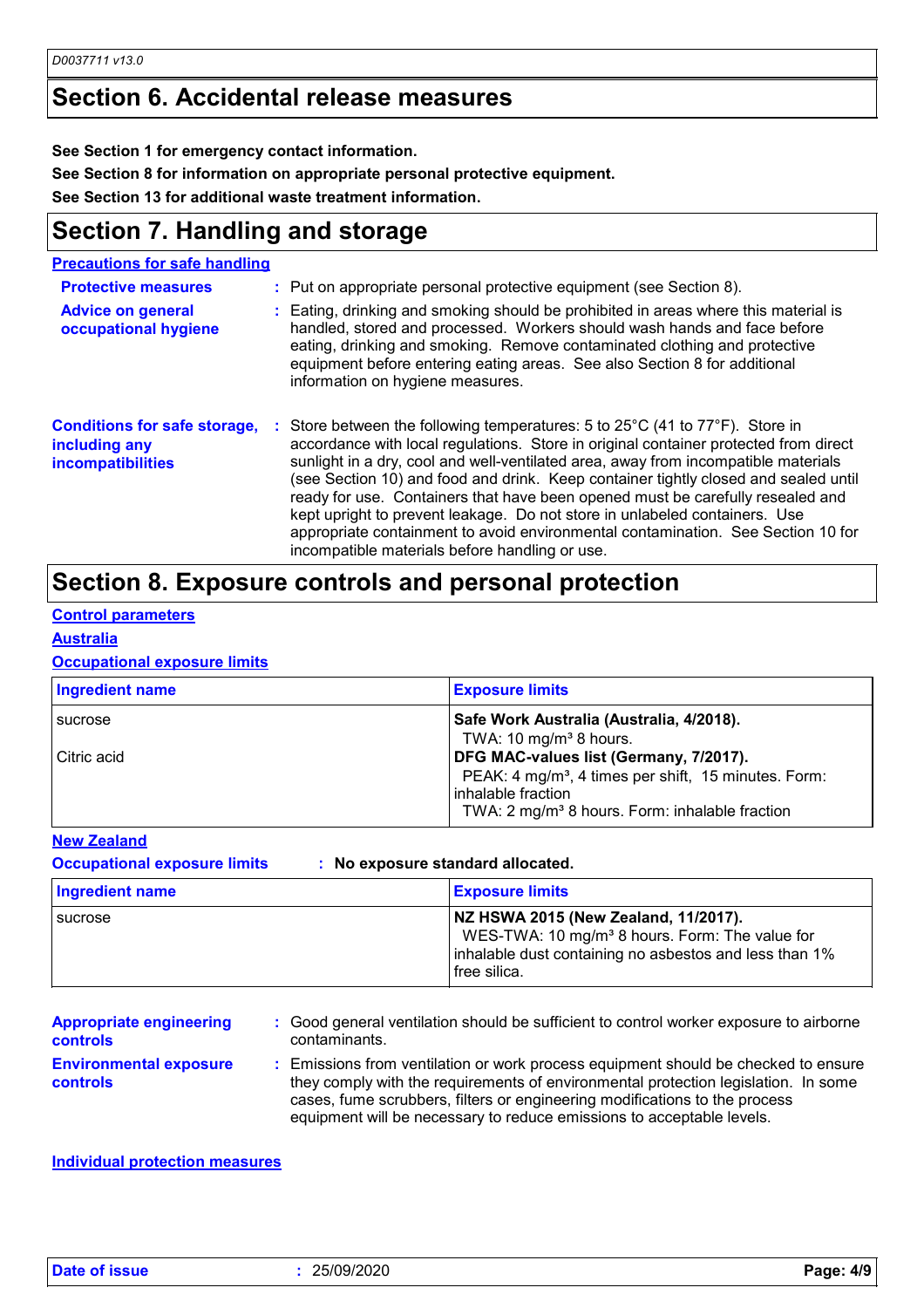# **Section 8. Exposure controls and personal protection**

| <b>Hygiene measures</b>       | Wash hands, forearms and face thoroughly after handling chemical products, before<br>eating, smoking and using the lavatory and at the end of the working period.<br>Appropriate techniques should be used to remove potentially contaminated clothing.<br>Wash contaminated clothing before reusing. Ensure that eyewash stations and<br>safety showers are close to the workstation location. |
|-------------------------------|-------------------------------------------------------------------------------------------------------------------------------------------------------------------------------------------------------------------------------------------------------------------------------------------------------------------------------------------------------------------------------------------------|
| <b>Eye/face protection</b>    | : Safety eyewear complying with an approved standard should be used when a risk<br>assessment indicates this is necessary to avoid exposure to liquid splashes, mists,<br>gases or dusts. If contact is possible, the following protection should be worn,<br>unless the assessment indicates a higher degree of protection: safety glasses with<br>side-shields.                               |
| <b>Skin protection</b>        |                                                                                                                                                                                                                                                                                                                                                                                                 |
| <b>Hand protection</b>        | : Chemical-resistant, impervious gloves complying with an approved standard should<br>be worn at all times when handling chemical products if a risk assessment indicates<br>this is necessary.                                                                                                                                                                                                 |
| <b>Body protection</b>        | : Personal protective equipment for the body should be selected based on the task<br>being performed and the risks involved and should be approved by a specialist<br>before handling this product.                                                                                                                                                                                             |
| <b>Other skin protection</b>  | Appropriate footwear and any additional skin protection measures should be<br>selected based on the task being performed and the risks involved and should be<br>approved by a specialist before handling this product.                                                                                                                                                                         |
| <b>Respiratory protection</b> | Based on the hazard and potential for exposure, select a respirator that meets the<br>appropriate standard or certification. Respirators must be used according to a<br>respiratory protection program to ensure proper fitting, training, and other important<br>aspects of use.                                                                                                               |

# **Section 9. Physical and chemical properties**

#### **Appearance**

| <b>Physical state</b>                             | $:$ Solid.                                                             |
|---------------------------------------------------|------------------------------------------------------------------------|
| <b>Color</b>                                      | Caramel                                                                |
| Odor                                              | Not available.                                                         |
| <b>Odor threshold</b>                             | Not available.                                                         |
| <b>Melting point</b>                              | Not available.                                                         |
| <b>Boiling point</b>                              | Not available.                                                         |
| <b>Flash point</b>                                | Closed cup: $>100^{\circ}$ C ( $>212^{\circ}$ F)                       |
| <b>Evaporation rate</b>                           | Not available.                                                         |
| <b>Flammability (solid, gas)</b>                  | $:$ Not available.                                                     |
| Lower and upper explosive<br>(flammable) limits   | : Not available.                                                       |
| <b>Vapor pressure</b>                             | : Not available.                                                       |
| <b>Vapor density</b>                              | Not available.                                                         |
| <b>Relative density</b>                           | Not available.                                                         |
| <b>Solubility</b>                                 | Easily soluble in the following materials: cold water and hot water.   |
| <b>Solubility in water</b>                        | Not available.                                                         |
| <b>Partition coefficient: n-</b><br>octanol/water | $:$ Not available.                                                     |
| <b>Auto-ignition temperature</b>                  | $:$ Not available.                                                     |
| <b>Decomposition temperature</b>                  | $:$ Not available.                                                     |
| <b>Viscosity</b>                                  | : Dynamic (room temperature): 13000 to 17000 mPa·s (13000 to 17000 cP) |
| Flow time (ISO 2431)                              | $:$ Not available.                                                     |
| <b>Aerosol product</b>                            |                                                                        |
|                                                   |                                                                        |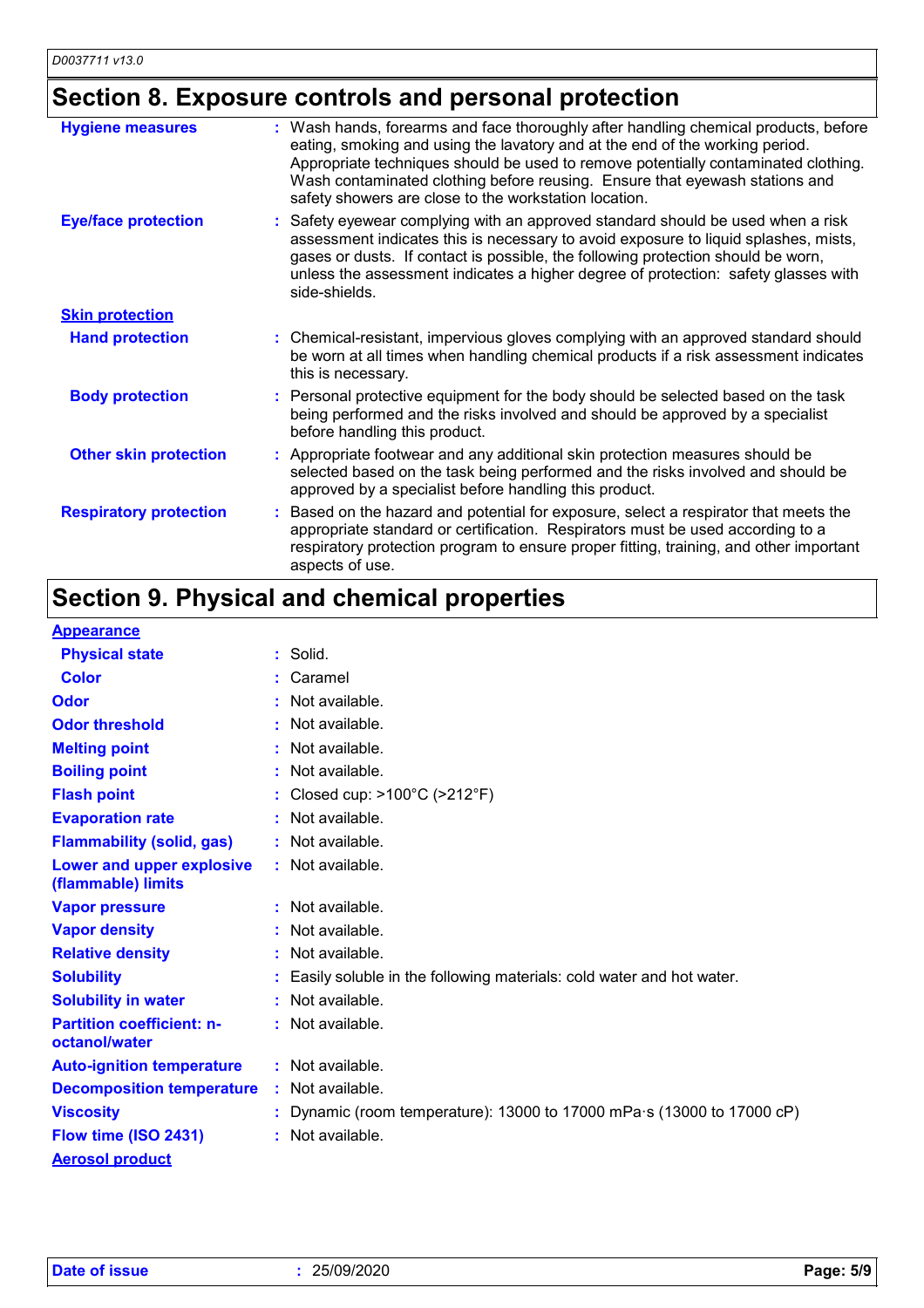# **Section 10. Stability and reactivity**

| <b>Reactivity</b><br><b>Chemical stability</b> | : No specific test data related to reactivity available for this product or its ingredients.<br>: The product is stable. |
|------------------------------------------------|--------------------------------------------------------------------------------------------------------------------------|
|                                                |                                                                                                                          |
| <b>Possibility of hazardous</b><br>reactions   | : Under normal conditions of storage and use, hazardous reactions will not occur.                                        |
| <b>Conditions to avoid</b>                     | : No specific data.                                                                                                      |
| <b>Incompatible materials</b>                  | : No specific data.                                                                                                      |
| <b>Hazardous decomposition</b><br>products     | : Under normal conditions of storage and use, hazardous decomposition products<br>should not be produced.                |

### **Section 11. Toxicological information**

#### **Information on toxicological effects**

| <b>Acute toxicity</b>          |                        |                |                            |                 |
|--------------------------------|------------------------|----------------|----------------------------|-----------------|
| <b>Product/ingredient name</b> | <b>Result</b>          | <b>Species</b> | <b>Dose</b>                | <b>Exposure</b> |
| I sucrose<br>Citric acid       | LD50 Oral<br>LD50 Oral | Rat<br>Rat     | 29700 mg/kg<br>11700 mg/kg |                 |
|                                |                        |                |                            |                 |

| <b>Conclusion/Summary</b> | Based on available data, the classification criteria are not met. |  |
|---------------------------|-------------------------------------------------------------------|--|
|---------------------------|-------------------------------------------------------------------|--|

#### **Irritation/Corrosion**

| <b>Product/ingredient name</b>                               | <b>Result</b>                                    | <b>Species</b> | <b>Score</b> | <b>Exposure</b>            | <b>Observation</b> |
|--------------------------------------------------------------|--------------------------------------------------|----------------|--------------|----------------------------|--------------------|
| Citric acid                                                  | Eyes - Severe irritant                           | l Rabbit       |              | 24 hours 750<br>Micrograms |                    |
|                                                              | Skin - Mild irritant                             | Rabbit         |              | 24 hours 500<br>milligrams |                    |
| Veet Warm Wax Argon<br>Oil FF8103301(D0037711)<br><b>ANZ</b> | Skin - Primary dermal<br>irritation index (PDII) | l Human        | IC           |                            |                    |

**Conclusion/Summary**

**Skin :** On basis of test data: Non-irritant to skin.

- **Eyes :** May cause eye irritation upon direct contact with eyes.
- 

**Respiratory :** Based on available data, the classification criteria are not met.

#### **Sensitization**

| <b>Product/ingredient name</b>                                        | <b>Route of</b><br>exposure | <b>Species</b>                                                      | <b>Result</b>   |  |
|-----------------------------------------------------------------------|-----------------------------|---------------------------------------------------------------------|-----------------|--|
| Veet Warm Wax Argon<br>Oil FF8103301(D0037711)<br>ANZ                 | skin                        | Human                                                               | Not sensitizing |  |
| <b>Conclusion/Summary</b>                                             |                             |                                                                     |                 |  |
| <b>Skin</b>                                                           |                             | : On basis of test data: Non-sensitizer to skin.                    |                 |  |
| <b>Respiratory</b>                                                    |                             | : Based on available data, the classification criteria are not met. |                 |  |
| <b>Mutagenicity</b><br>Not available.                                 |                             |                                                                     |                 |  |
| <b>Conclusion/Summary</b><br><b>Carcinogenicity</b><br>Not available. |                             | : Based on available data, the classification criteria are not met. |                 |  |
| <b>Conclusion/Summary</b>                                             |                             | : Based on available data, the classification criteria are not met. |                 |  |
| Date of issue                                                         | 25/09/2020                  |                                                                     | Page: 6/9       |  |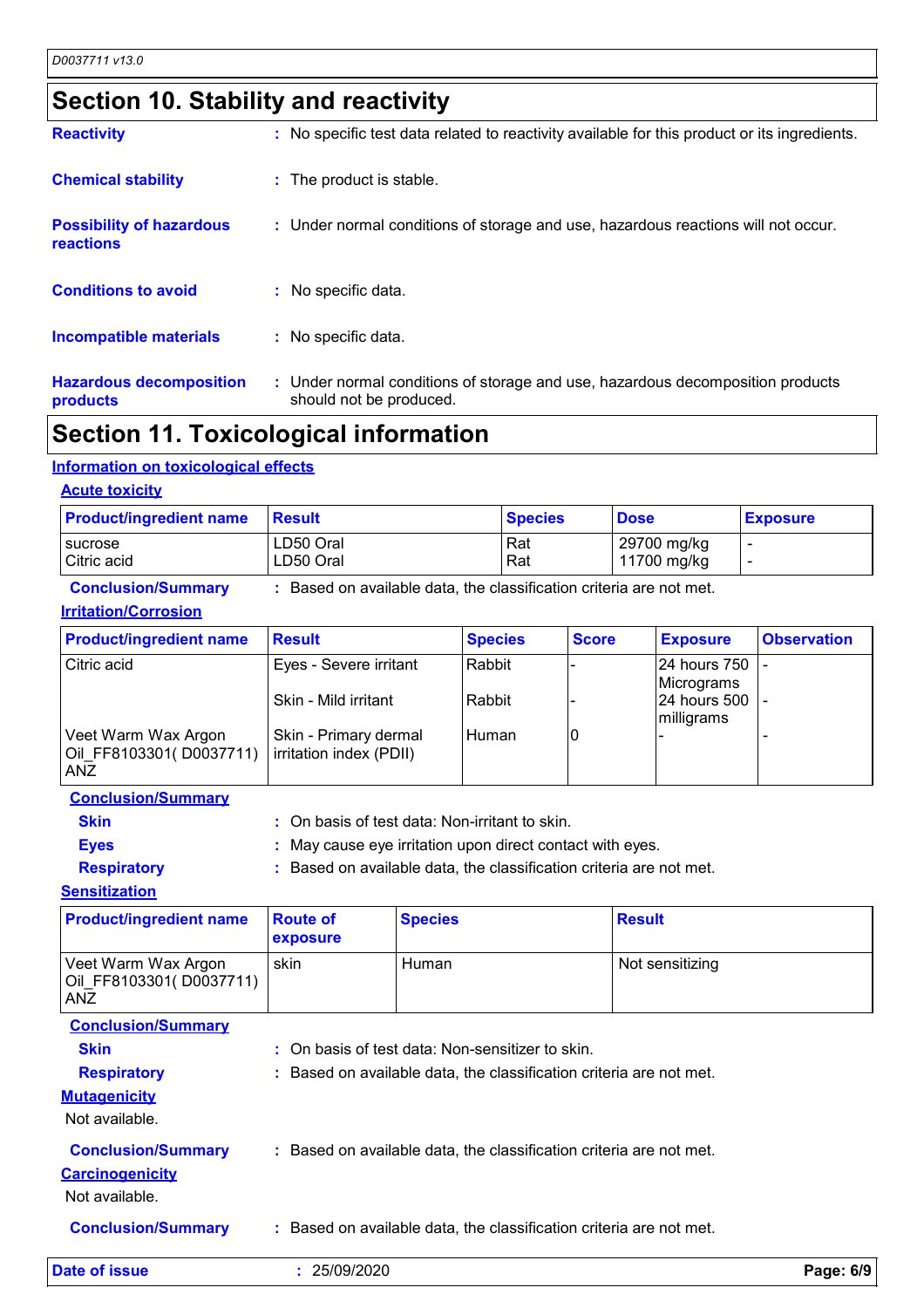# **Section 11. Toxicological information**

#### **Reproductive toxicity**

Not available.

#### **Conclusion/Summary :** Based on available data, the classification criteria are not met.

#### **Teratogenicity**

Not available.

#### **Conclusion/Summary :** Based on available data, the classification criteria are not met.

#### **Specific target organ toxicity (single exposure)**

Not available.

### **Specific target organ toxicity (repeated exposure)**

Not available.

#### **Aspiration hazard**

Not available.

#### **Information on the likely routes of exposure :** Not available.

#### **Potential acute health effects**

| <b>Eye contact</b>  | : May cause eye irritation upon direct contact with eyes. |
|---------------------|-----------------------------------------------------------|
| <b>Inhalation</b>   | : No known significant effects or critical hazards.       |
| <b>Skin contact</b> | : No known significant effects or critical hazards.       |
| <b>Ingestion</b>    | : No known significant effects or critical hazards.       |

#### **Symptoms related to the physical, chemical and toxicological characteristics**

| <b>Eye contact</b>  | : No specific data. |
|---------------------|---------------------|
| <b>Inhalation</b>   | : No specific data. |
| <b>Skin contact</b> | : No specific data. |
| <b>Ingestion</b>    | : No specific data. |

#### **Delayed and immediate effects and also chronic effects from short and long term exposure**

| <b>Short term exposure</b>                        |                                                                     |
|---------------------------------------------------|---------------------------------------------------------------------|
| <b>Potential immediate</b><br><b>effects</b>      | $:$ Not available.                                                  |
| <b>Potential delayed effects : Not available.</b> |                                                                     |
| <b>Long term exposure</b>                         |                                                                     |
| <b>Potential immediate</b><br><b>effects</b>      | $:$ Not available.                                                  |
| <b>Potential delayed effects : Not available.</b> |                                                                     |
| <b>Potential chronic health effects</b>           |                                                                     |
| Not available.                                    |                                                                     |
| <b>Conclusion/Summary</b>                         | : Based on available data, the classification criteria are not met. |
| <b>General</b>                                    | : No known significant effects or critical hazards.                 |
| <b>Carcinogenicity</b>                            | : No known significant effects or critical hazards.                 |
| <b>Mutagenicity</b>                               | : No known significant effects or critical hazards.                 |
| <b>Teratogenicity</b>                             | : No known significant effects or critical hazards.                 |
| <b>Developmental effects</b>                      | : No known significant effects or critical hazards.                 |
| <b>Fertility effects</b>                          | : No known significant effects or critical hazards.                 |

#### **Numerical measures of toxicity**

| <b>Date of issue</b> | 25/09/2020 | 7/9<br>Page: |
|----------------------|------------|--------------|
|                      | .          |              |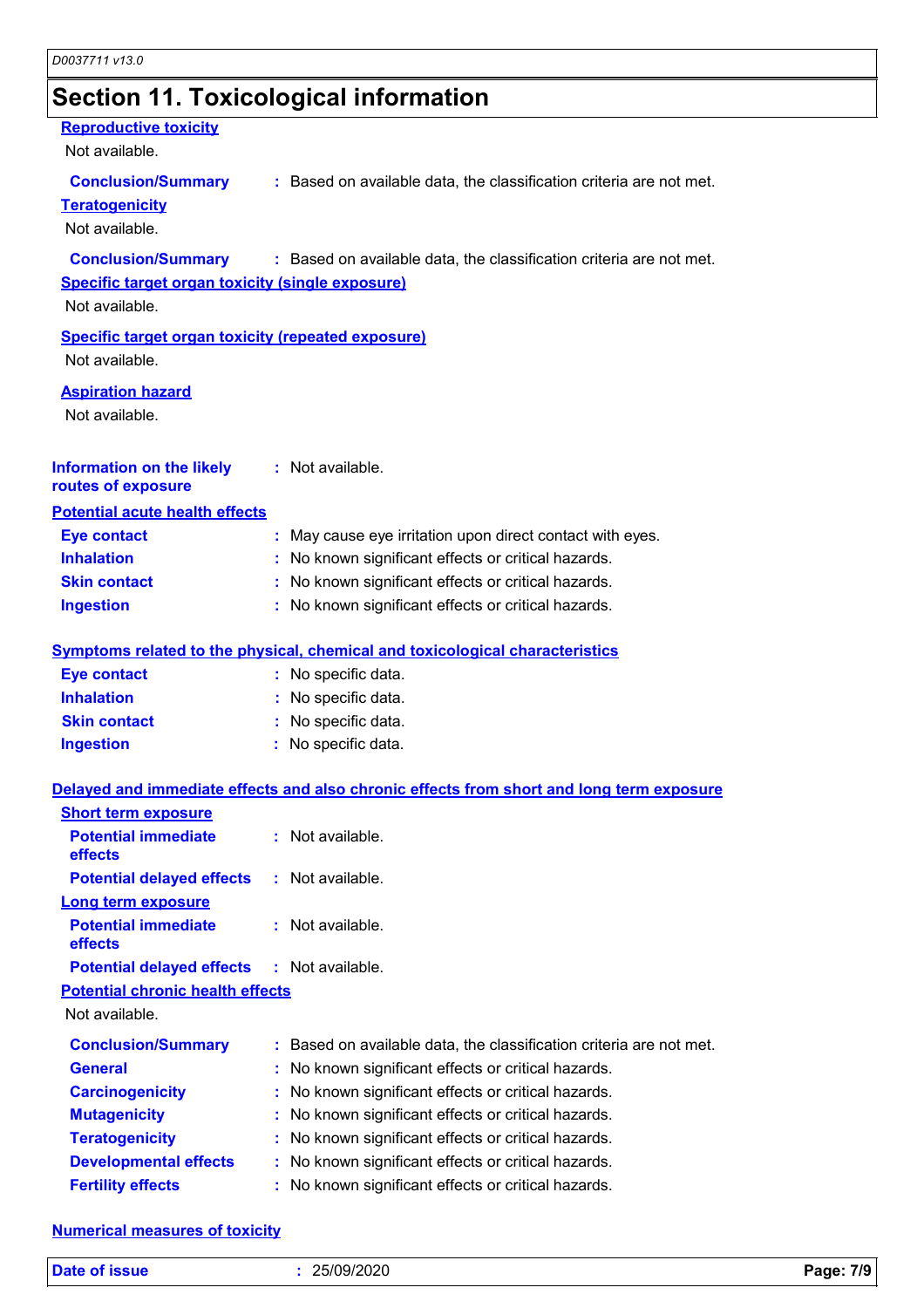# **Section 11. Toxicological information**

**Acute toxicity estimates**

Not available.

# **Section 12. Ecological information**

#### **Toxicity**

| <b>Product/ingredient name</b> | <b>Result</b>                       | <b>Species</b>                                      | <b>Exposure</b> |
|--------------------------------|-------------------------------------|-----------------------------------------------------|-----------------|
| Citric acid                    | Acute LC50 160000 µg/l Marine water | Crustaceans - Carcinus maenas   48 hours<br>- Adult |                 |

#### **Persistence and degradability**

Not available.

#### **Bioaccumulative potential**

| <b>Product/ingredient name</b>  | $\blacksquare$ LogP $_{\mathsf{ow}}$ | <b>BCF</b> | <b>Potential</b> |
|---------------------------------|--------------------------------------|------------|------------------|
| <b>I</b> sucrose<br>Citric acid | ົ<br>ాం<br>$-1.8$                    |            | low<br>low       |

| <b>Mobility in soil</b>                                 |                  |
|---------------------------------------------------------|------------------|
| <b>Soil/water partition</b><br><b>coefficient (Koc)</b> | : Not available. |

#### **Other adverse effects** : No known significant effects or critical hazards.

### **Section 13. Disposal considerations**

| <b>Disposal methods</b> | : The generation of waste should be avoided or minimized wherever possible.<br>Disposal of this product, solutions and any by-products should at all times comply<br>with the requirements of environmental protection and waste disposal legislation<br>and any regional local authority requirements. Dispose of surplus and non-<br>recyclable products via a licensed waste disposal contractor. Waste should not be<br>disposed of untreated to the sewer unless fully compliant with the requirements of<br>all authorities with jurisdiction. Waste packaging should be recycled. Incineration or<br>landfill should only be considered when recycling is not feasible. This material and<br>its container must be disposed of in a safe way. Empty containers or liners may<br>retain some product residues. Avoid dispersal of spilled material and runoff and<br>contact with soil, waterways, drains and sewers. |
|-------------------------|-----------------------------------------------------------------------------------------------------------------------------------------------------------------------------------------------------------------------------------------------------------------------------------------------------------------------------------------------------------------------------------------------------------------------------------------------------------------------------------------------------------------------------------------------------------------------------------------------------------------------------------------------------------------------------------------------------------------------------------------------------------------------------------------------------------------------------------------------------------------------------------------------------------------------------|
|                         |                                                                                                                                                                                                                                                                                                                                                                                                                                                                                                                                                                                                                                                                                                                                                                                                                                                                                                                             |

# **Section 14. Transport information**

|                                      | <b>ADG</b>               | <b>ADR/RID</b> | <b>IMDG</b>    | <b>IATA</b>    |
|--------------------------------------|--------------------------|----------------|----------------|----------------|
| <b>UN number</b>                     | Not regulated.           | Not regulated. | Not regulated. | Not regulated. |
| <b>UN proper</b><br>shipping name    | $\overline{\phantom{0}}$ |                |                |                |
| <b>Transport hazard</b><br>class(es) | $\overline{\phantom{a}}$ |                |                |                |
| <b>Packing group</b>                 | $\overline{\phantom{0}}$ |                |                |                |
| <b>Environmental</b><br>hazards      | No.                      | No.            | No.            | No.            |
| <b>Date of issue</b>                 |                          | 25/09/2020     |                | Page: 8/9      |